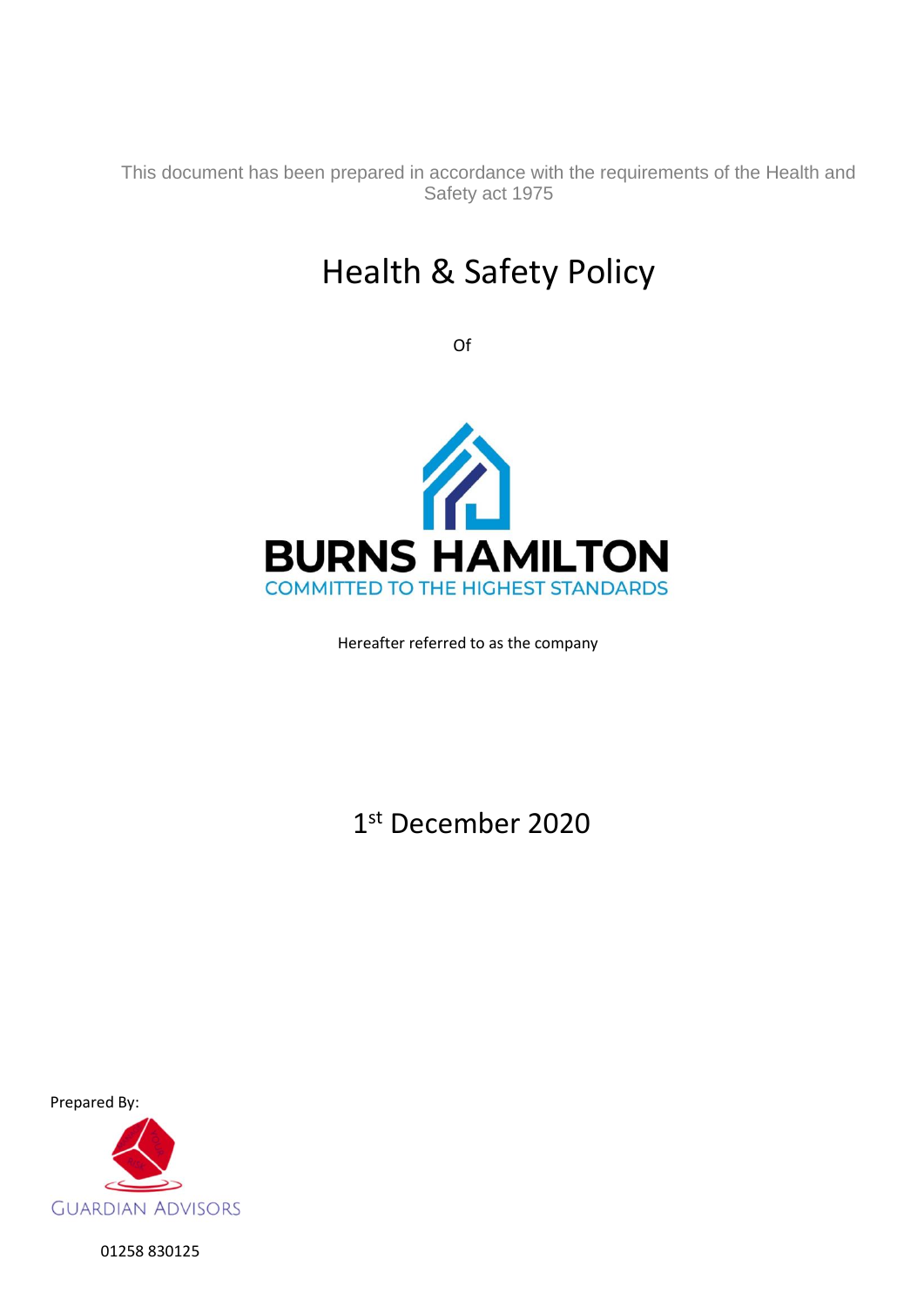# HEALTH AND SAFETY POLICY

## GENERAL STATEMENT

The following is a statement of the Company's health and safety policy in accordance with Section 2 of the Health and Safety at Work etc. Act 1974.

It is the policy of Burns Hamilton to ensure so far as is reasonably practicable, the health, safety and welfare of all employees working for the company and other persons who may be affected by our undertakings.

Burns Hamilton acknowledges that the key to successful health and safety management requires an effective policy, organisation and arrangements, which reflect the commitment of senior management. To maintain that commitment, we will continually measure, monitor and revise where necessary, an annual plan to ensure that health and safety standards are adequately maintained.

The Directors will implement the company's health and safety policy and recommend any changes to meet new circumstances. Burns Hamilton recognises that successful health and safety management contributes to successful business performance and will allocate adequate finances and resources to meet these needs.

The management of Burns Hamilton looks upon the promotion of health and safety measures as a mutual objective for themselves and employees. It is therefore, the policy of management to do all that is reasonably practicable to prevent personal injury and damage to property. Also, the organisation aims to protect everyone, including visitors and members of the public, insofar as they come into contact with our activities, from any foreseeable hazard or danger.

All employees have duties under the Health and Safety at Work etc. Act 1974 and are informed of their personal responsibilities to take due care of the health and safety of themselves and to ensure that they do not endanger other persons by their acts or omissions. Employees are also informed that they must cooperate with the organisation in order that it can comply with the legal requirements placed upon it and in the implementation of this policy. Burns Hamilton will ensure continued consultation with the workforce to enable all viewpoints and recommendations to be discussed at regular intervals.

The organisation will ensure a systematic approach to identifying hazards, assessing the risks, determining suitable and sufficient control measures and informing employees of the correct procedures needed to maintain a safe working environment.

We will provide, so far as is reasonably practicable, safe places and systems of work, safe equipment , safe handling of materials and substances, the provision of adequate safety equipment and ensure that appropriate information, instruction, training and supervision is given. We regard all health and safety legislation as the minimum standard and expect management to achieve their targets without compromising health and safety.

Signature: - Carolíne Kelleway / Tim Townsend / Simon Martin Date: - 8<sup>th</sup> December 2020

Director/s: Caroline Kelleway, Tim Townsend, Simon Martin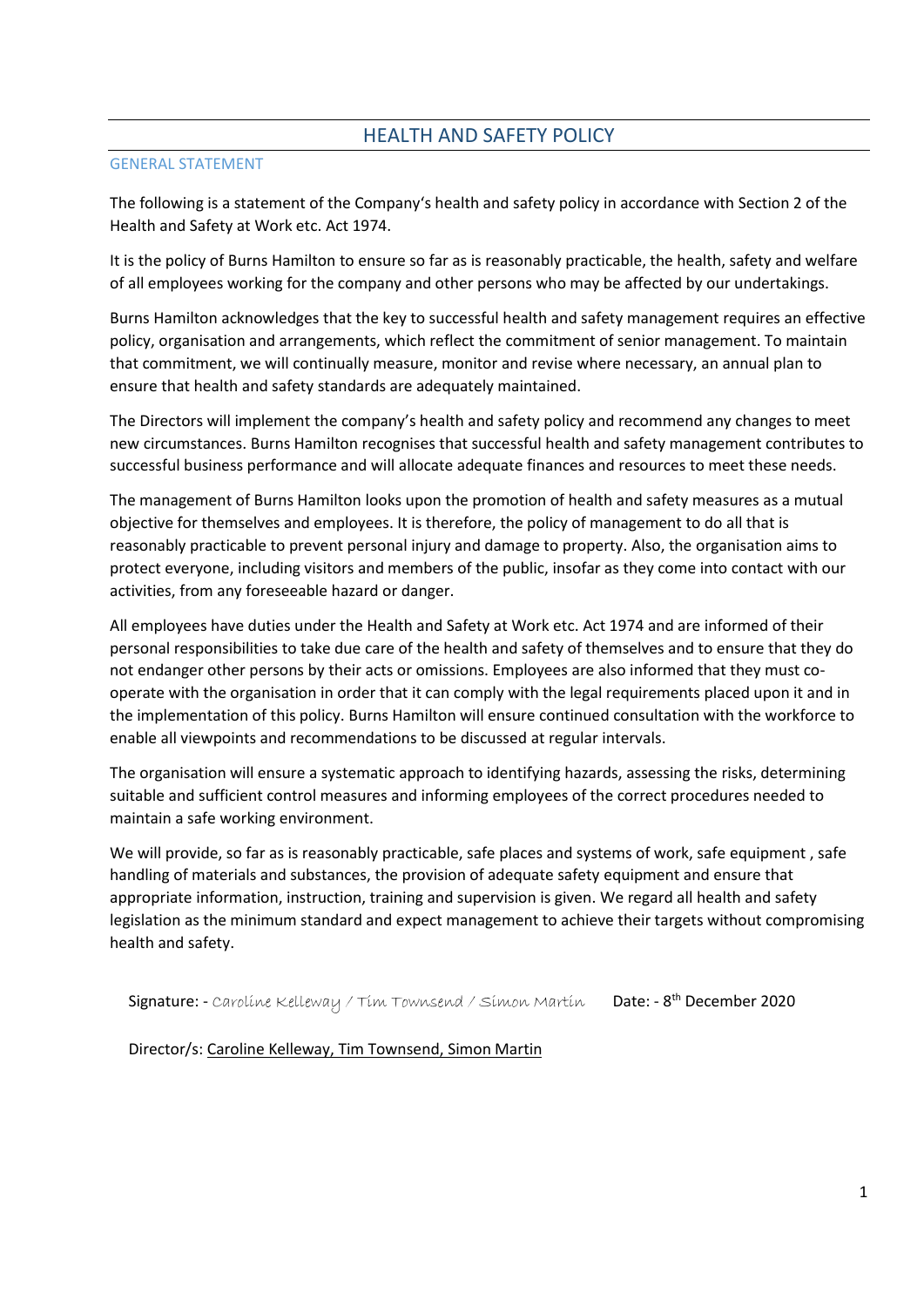#### Health and safety Responsibilities

Section 2 of the Health and Safety at Work etc. Act 1974 places a duty on employers to prepare a written health and safety policy that includes details of responsibilities for ensuring the health, safety and welfare of all employees. The following list of responsibilities has been collated to ensure compliance with legislation.

The Directors will ensure that:

#### General responsibilities

- $\checkmark$  The main requirements of the Health and Safety at Work etc. Act 1974 are understood and applied.
- $\checkmark$  The main requirements of the Construction (Design and Management) Regulations are understood and applied where relevant.
- $\checkmark$  All levels of management within the organisation fully understand the arrangements for the implementation of the health and safety policy.
- ✓ Sufficient funds are made available for the requirements of health, safety and welfare provisions.
- ✓ All employees fully understand safe systems of work, rules and procedures and that suitable records are kept.
- $\checkmark$  The organisational structure is appropriate in order to manage health and safety.
- $\checkmark$  The same management standards are applied to health and safety as to other management functions.
- $\checkmark$  Health and safety is integrated into the company's management systems.
- ✓ Undertake regular health and safety audits and inspections in accordance with the organisations health and safety monitoring procedures.
- ✓ Adequate health and safety training is provided for all employees. This shall commence on induction and include any specific training regarding the organisation's rules, safe systems of work and training required to perform their duties and work-related tasks.
- ✓ Qualified first aid personnel and facilities are provided to address potential hazards within the organisation.
- $\checkmark$  Employees and any other relevant persons are informed of the location of first aid personnel, facilities and the importance of recording all accidents / incidents in the accident book.
- ✓ All accidents / near miss incidents are investigated and recorded on the incident record form and control measures implemented to prevent any recurrence.
- $\checkmark$  Arrangements for fire safety are implemented and that all relevant checks are carried out.
- ✓ Nominated competent persons complete, record and review risk and COSHH assessments relevant to the activities and hazards within the organisation and that relevant employees are informed of the significant findings of the assessments.
- $\checkmark$  Suitable and sufficient personal protective equipment is provided for employees at no cost.
- $\checkmark$  Joint consultations or regular health & safety meetings between management and employees take place as described in the policy.
- ✓ All health and safety issues raised by employees are recorded and investigated.
- $\checkmark$  Any faulty work equipment identified is immediately taken out of service until repaired or replaced.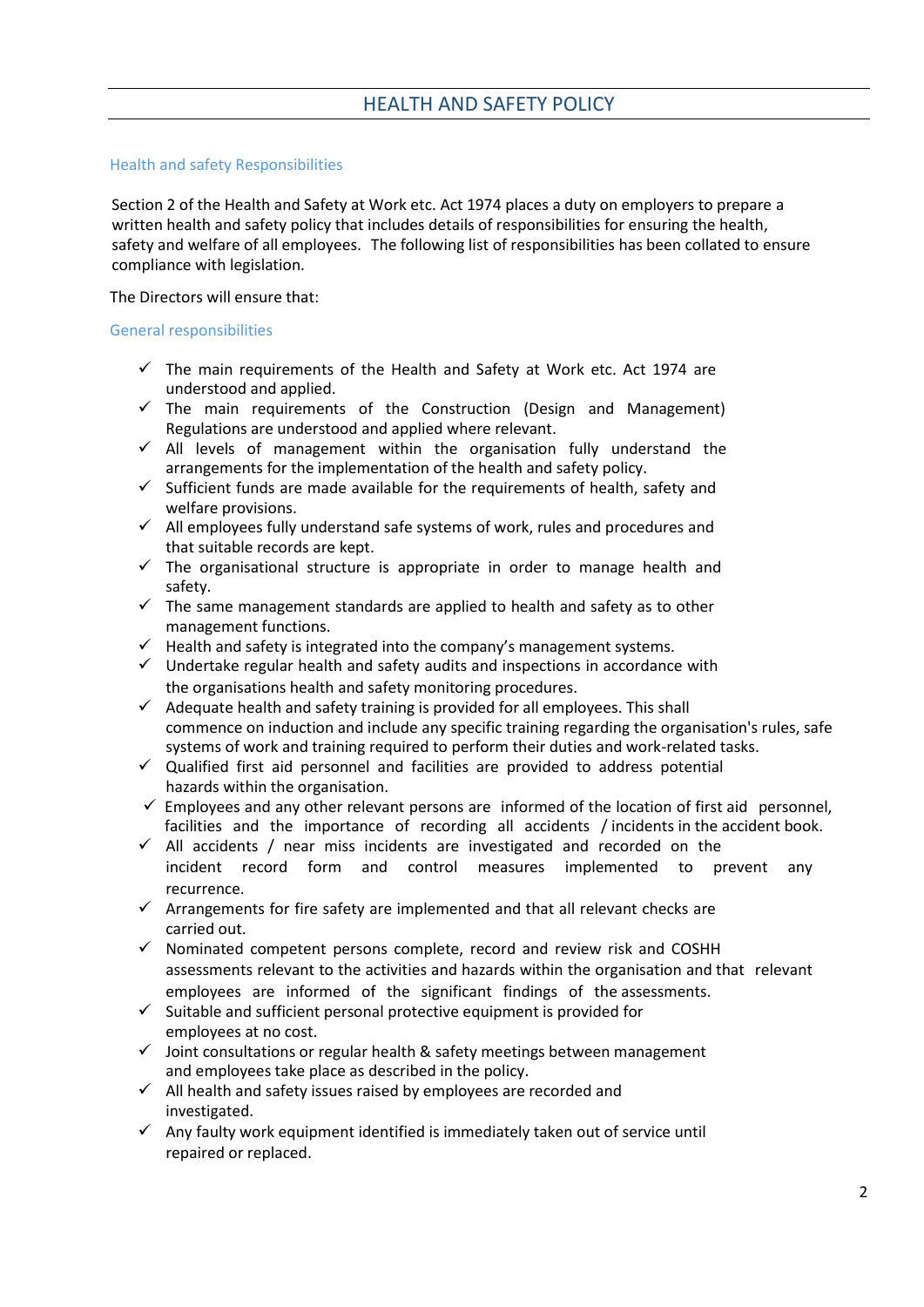- $\checkmark$  Regular safety checks are undertaken and records made available of the testing, maintenance and statutory inspections of all equipment.
- $\checkmark$  A system is implemented to ensure contractors have the necessary competence and resources in order to carry out work safely for the organisation.
- $\checkmark$  Contractors are adhering to safety rules and procedures and any other statutory legislation relevant to their work.
- ✓ All welfare facilities, including temperature, lighting and ventilation levels, are adequate.
- $\checkmark$  Safe access and egress are provided and maintained in all areas within the organisation.
- $\checkmark$  Relevant statutory signs and notices are provided and displayed in prominent positions.
- ✓ Health and safety and food safety issues raised by employees are recorded and investigated.
- ✓ Manual handling training is undertaken and reviewed regularly or if process change requires re-assessment.
- ✓ All electrical equipment is adequately maintained and that only suitably trained and competent persons carry out electrical work. No employee shall undertake any kind of electrical work where specialist knowledge is required in order to avoid danger.
- ✓ Health and Safety matters are permanent agenda items at Board Level.
- $\checkmark$  All employees fully understand the arrangements for the implementation of the health and safety policy.
- $\checkmark$  The policy is reviewed for compliance with the objectives for health and safety.
- ✓ Work that is considered to present a serious or imminent risk of injury to employees or others is stopped immediately.
- ✓ Sufficient knowledge is developed in order to fulfil the role of "competent person" as required under Regulation 7 of the Management of Health and Safety at Work Regulations.
- $\checkmark$  The training needs of all employees are identified.
- $\checkmark$  Suitable training is provided and full written records are maintained.
- $\checkmark$  Management are advised of the implications arising from health and safety legislation and codes of practice and their application to the organisation's activities.
- $\checkmark$  The organisation's health and safety policy, organisation and arrangements are reviewed annually.
- $\checkmark$  Risk assessments are compiled within the workplace.
- $\checkmark$  The organisation's fire safety arrangements are implemented.
- $\checkmark$  All accidents/incidents are reported to the enforcing authority in accordance with the Reporting of Incidents, Diseases and Dangerous Occurrence Regulations (RIDDOR).
- $\checkmark$  Records and statistics of all accidents and incidents that occur within the organisation are compiled.
- $\checkmark$  The location of any asbestos containing materials is identified and appropriately managed.
- $\checkmark$  First Aid kits and equipment are checked on a regular basis to ensure that they are adequately stocked and that all items are in date.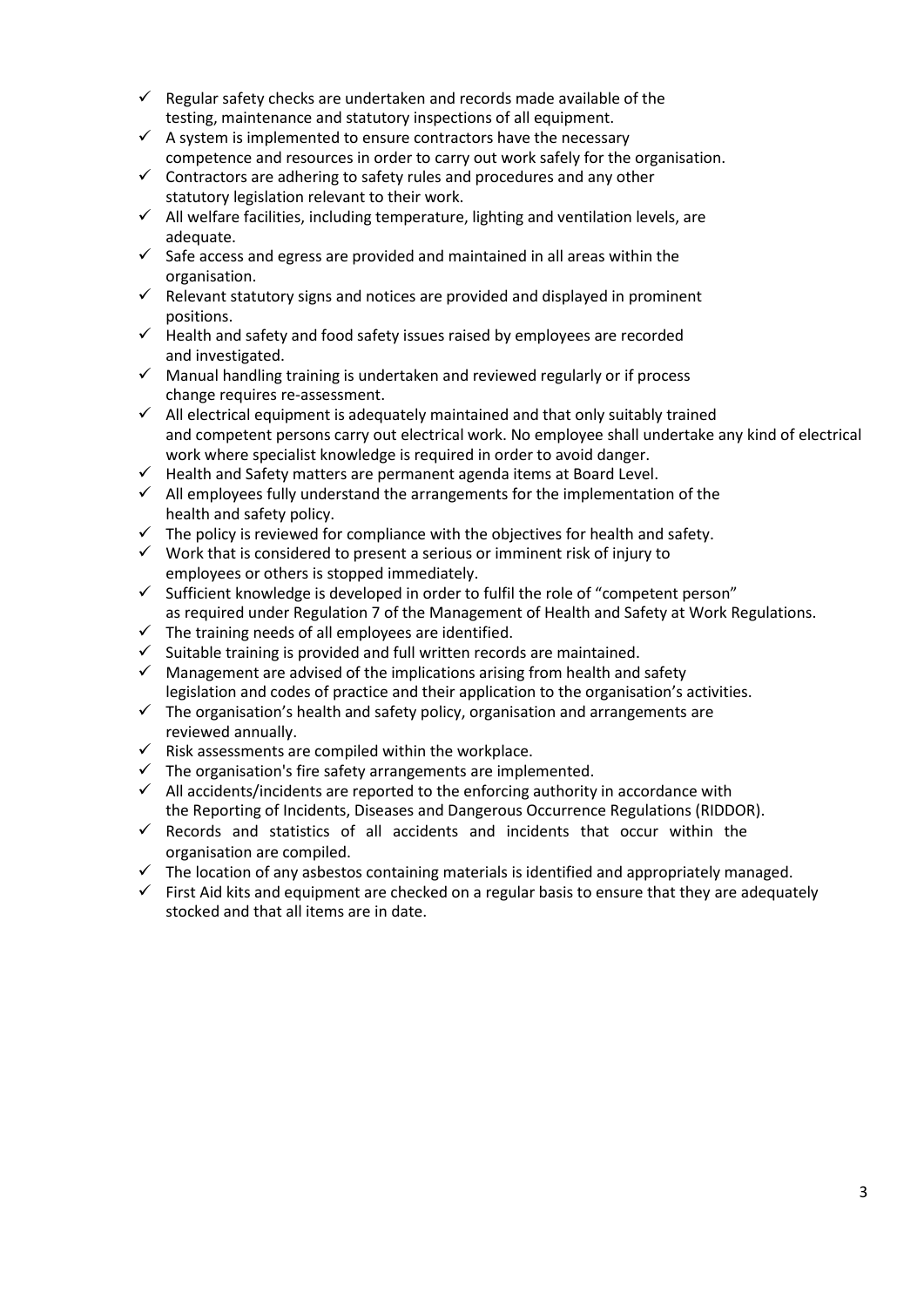#### Employees:

All employees have a responsibility by law under Section 7 of the Health and Safety at Work Act 1974. This is to ensure that they act with all 'reasonable due care' with regards to the Health and Safety of themselves and any other person that may be affected by their actions or omissions. Employees must co-operate with their Employer and appointed Managers to achieve a healthy and safe workplace and implement the procedures outlined in this policy.

Under Section 8 of the Health and Safety at Work etc Act 1974, it is an offence to intentionally or recklessly interfere with or misuse anything provided in the interest of Health, Safety or Welfare. All employees are to report to the Directors anything they may see that might be detrimental to Health and Safety. This in general will help to maintain standards of Health and Safety at work.

Deliberate actions resulting in risk will not be tolerated and appropriate action will be taken. The non-reporting and continual use of dangerous equipment, machinery or hazardous substances will be judged to be gross misconduct, and may result in disciplinary proceedings.

All employees are to read the poster / leaflet Health and Safety Law **'What You Should Know'**.

## **Employee duties will include:**

- $\checkmark$  Read and understand the company health and safety policy and carry out your work in accordance with its requirements.
- $\checkmark$  Use the correct tools and equipment for the job.
- ✓ Keep equipment, tools and Personal Protective Equipment (PPE) in good condition.
- $\checkmark$  Report immediately to the Directors any defects in machinery, tools, equipment or PPE.
- ✓ Work in a safe manner at all times. Do not take unnecessary risks, which could endanger yourself or others.
- ✓ Do not use equipment for work, which it was not intended, or if you are not trained or experienced to use it.
- ✓ Warn other employees, particularly new employees and young people, of particular known hazards.
- $\checkmark$  Do not play dangerous or practical jokes or "horseplay" at work.
- $\checkmark$  Report to the Directors and Management any injury to yourself, which results from an accident at work, even if the injury does not stop you working. Suggest safer methods of working.
- $\checkmark$  Ensure that you take all personal hygiene measures necessary to prevent occupational dermatitis.
- $\checkmark$  Find out what to do in the event of fire, know the fire and assembly points.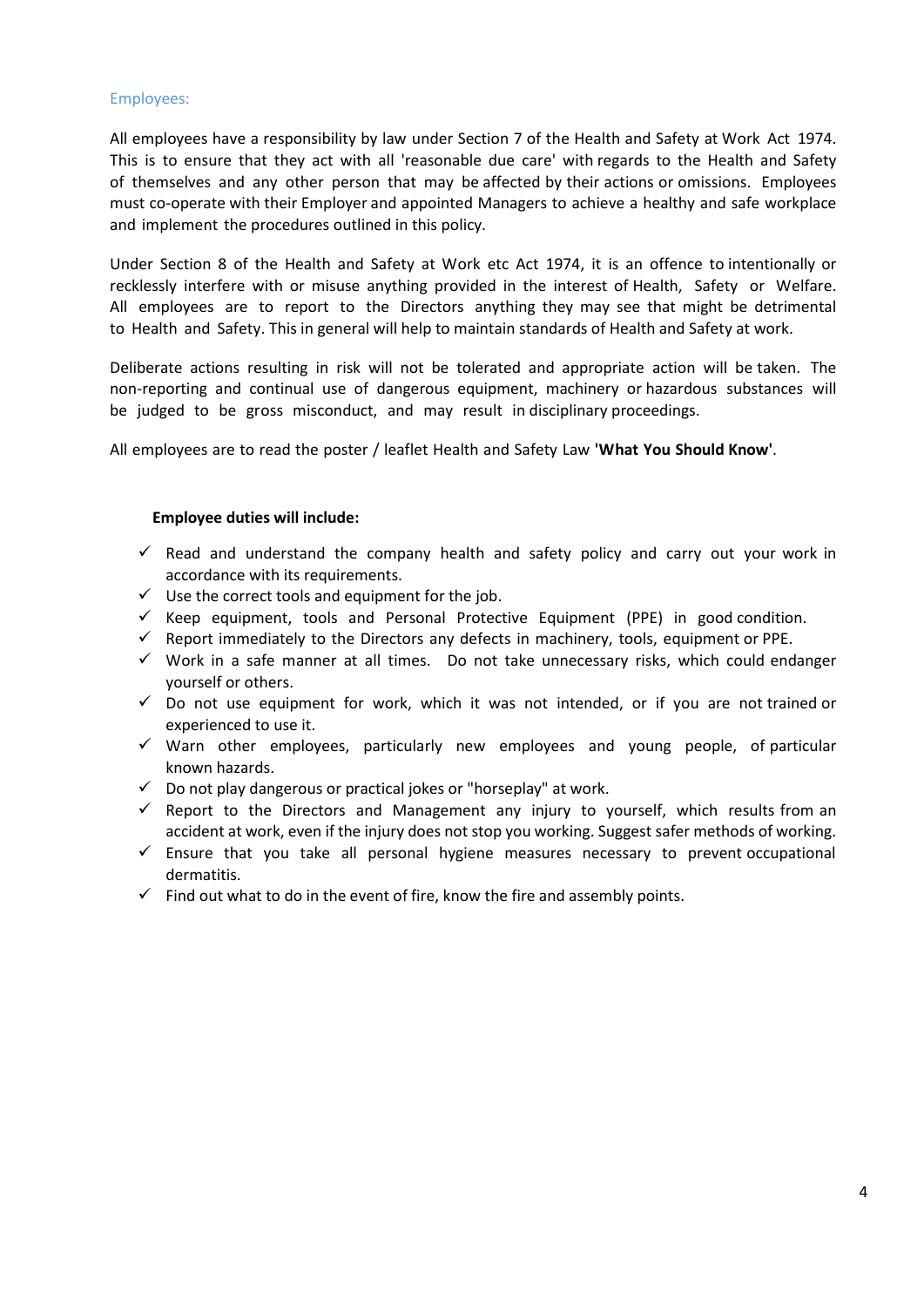#### COMPANY STRUCTURE AND ORGANISATION

# **Director/s**

Management are ultimately responsible for Health, Safety and Welfare arrangements within the Company.

They are responsible for bringing the Policy Statement to the attention of all management, employees and subcontractors and ensuring compliance with it.

It is the responsibility of the Director's with the assistance of managers, to assess the implication for the Company and amend the Policy as appropriate.

Throughout the organisation, the visible and active leadership of managers, is necessary to develop and maintain a culture supportive of Health & Safety Management.

#### **Line Managers**

Under the Company Safety Policy it is the responsibility of Line Managers to achieve the following;

- 1. The elimination of risk of injury of all persons affected by Company operations and prevention of damage to all property and equipment.
- 2. The observance of the requirements of the Health and Safety at Work Act 1974, and all obligations under that Act and other Statutory Regulations relevant to the operations of the Company.
- 3. To ensure that the environment and equipment provided is safe and to raise any concerns or issues.
- 4. To ensure that employees, contractors and others working on the premises under the control of the Company, observe safe working practices at all times and in accordance with relevant statutory regulations or other recognised advice on safe working procedures.
- 5. To provide for and ensure the employees at all levels receive adequate training and instruction to enable them to carry out their duties in a competent and safe manner.
- 6. To provide in tenders and other preparatory procedures, for adequate safe working methods and welfare facilities, etc.
- 7. To achieve the observance of safety procedures by personal example and to encourage all employees and other persons who are concerned in any way by the operations of the Company to do the same.
- 8. To ensure that arrangement for First Aid as required by the First Aid Regulations 1981 and that location of equipment is known to employees.

#### **Line Managers Additional Responsibilities**

Under the Company Safety Policy, Line Managers have the following responsibilities;

- 1. Ensure the requirements of the Health and Safety at Work Act 1974 and all obligations under that Act and other regulations relevant to their area of responsibility for the safe operation of the activities of the Company are observed by all persons under their control.
- 2. Ensure that working methods and safety procedures are carried out in a competent and planned manner and that all relevant statutory requirements are adhered to by the provisions of adequate plant equipment, materials, services, etc., and operations are supervised by competent personnel.
- 3. Arrange as may be required by changing circumstances, for the revision of working methods and safety procedures.
- 4. Ensure that all persons authorised to be working on premises under the control of the Company, adhere to safe working procedures and comply with all applicable to their work.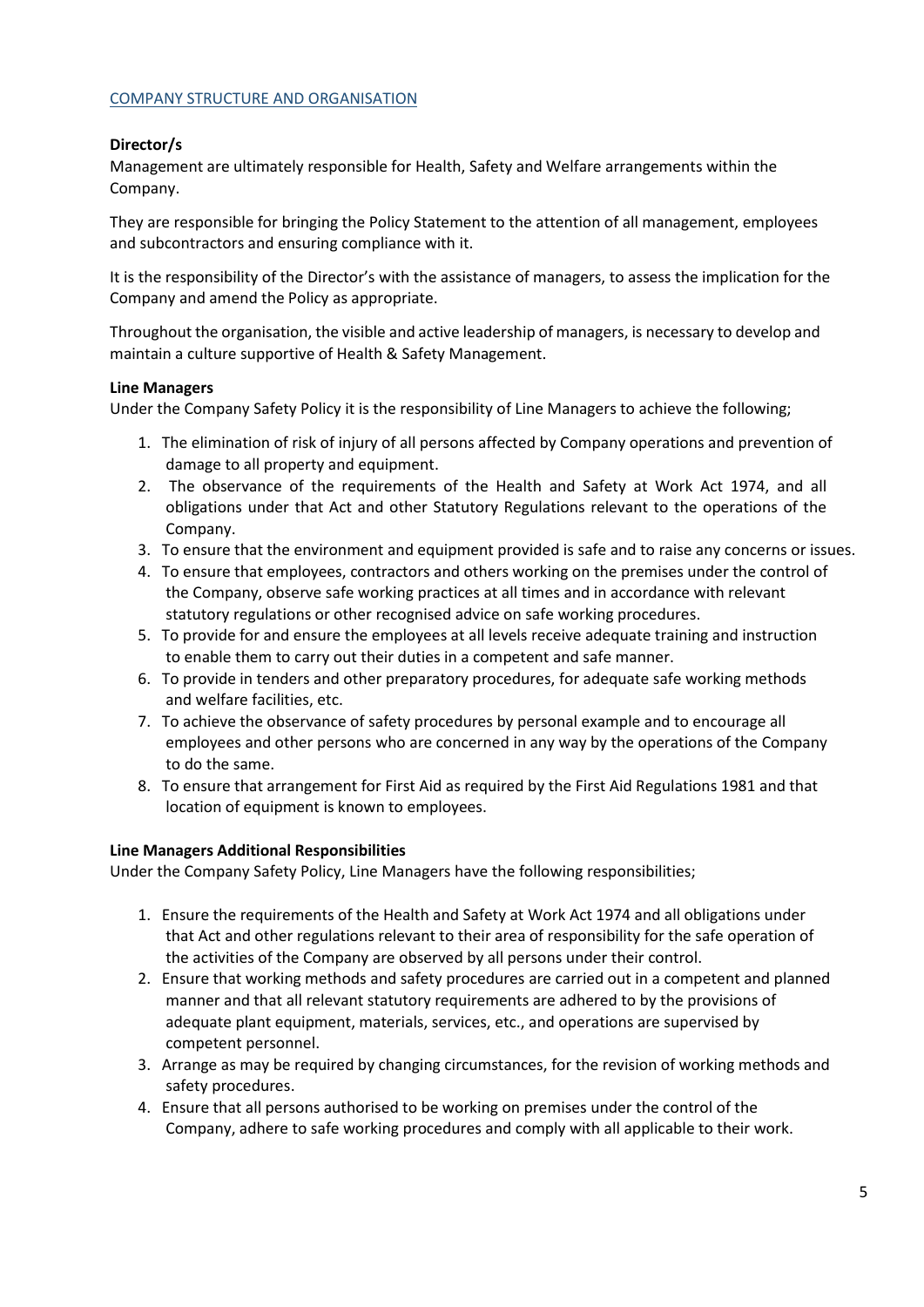- 5. Report all accidents involving injury to persons or damage to property and other dangerous occurrences and "near misses" to the Senior Management as soon as possible after the occurrence. Establish the cause of all such incidents and thereafter carry out improvements to prevent recurrence and instruct employees and others accordingly.
- 6. Review requirements for training of employees including any updating that may be required, to enable them to carry out their duties competently and safely. Arrange for the release of employees for appropriate training when required.
- 7. To ensure that proper care is taken of casualties and to establish a procedure to be followed in the event of serious injury including the means of obtaining medical and ambulance services.
- 8. Ensure Fire Marshalls liaise with the Fire Brigade on fire prevention and rescue procedures, especially when hazardous situations are foreseen
- 9. Implement and maintain arrangements with subcontractors and other employers to ensure that they and their employees observe adequate safety procedures and statutory regulations and to review any confusion about areas of responsibility.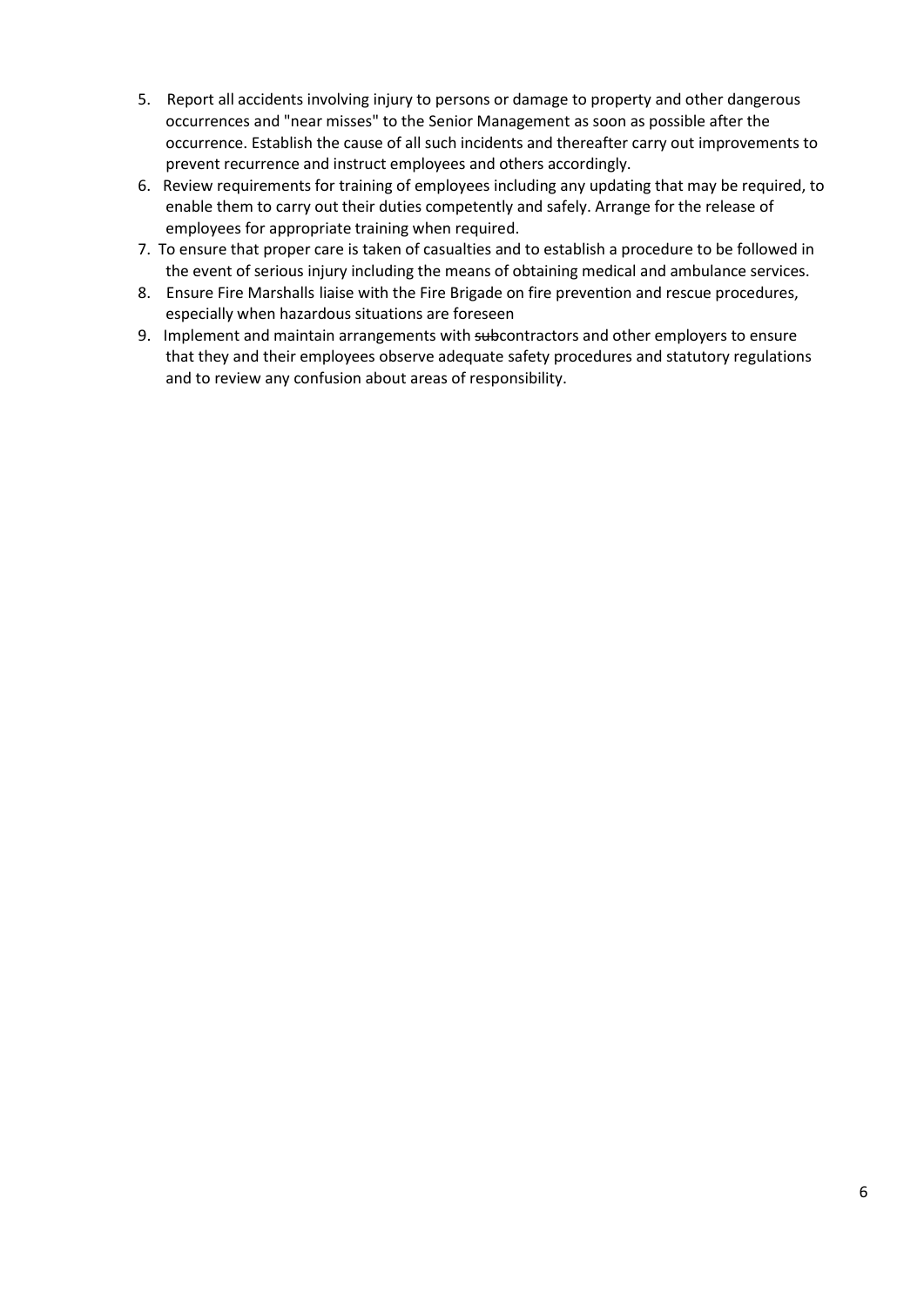Directors will appoint a number of competent persons to assist in undertaking the measures to comply with the requirements imposed by statutory provisions.

A person shall be regarded as competent when he/ she has sufficient training and experience or knowledge to assist him / her in undertaking the measure referred to.

The following members of staff have been designated competent persons for the responsibilities shown.

| Director's                            | C Kelleway<br><b>T Townsend</b>                                                     |
|---------------------------------------|-------------------------------------------------------------------------------------|
| <b>Health and Safety</b>              | <b>Operations Manager</b>                                                           |
| <b>Health &amp; Safety Consultant</b> | Keith Roser Tech iOSH, Gen Cert NEBOSH<br><b>Construction NEBOSH.NEBOSH Fc1,Fc2</b> |
| <b>Display Screen Assessments</b>     | Line Managers                                                                       |
| <b>Manual Handling Assessments</b>    | Line Managers                                                                       |
| <b>COSHH Assessments</b><br>Manager   | Operations                                                                          |
| <b>PAT Control.</b><br><b>Manager</b> | Operations                                                                          |
| <b>First Aid</b>                      | <b>Operations Manager</b>                                                           |
| <b>Fire Marshalls</b>                 | <b>Operations Manager</b>                                                           |
|                                       | Imani Robinson                                                                      |
|                                       | <b>Holly Bowers</b>                                                                 |
|                                       | Jaimee Lee                                                                          |
|                                       | Sian Constant                                                                       |
|                                       | Virginia Contreras                                                                  |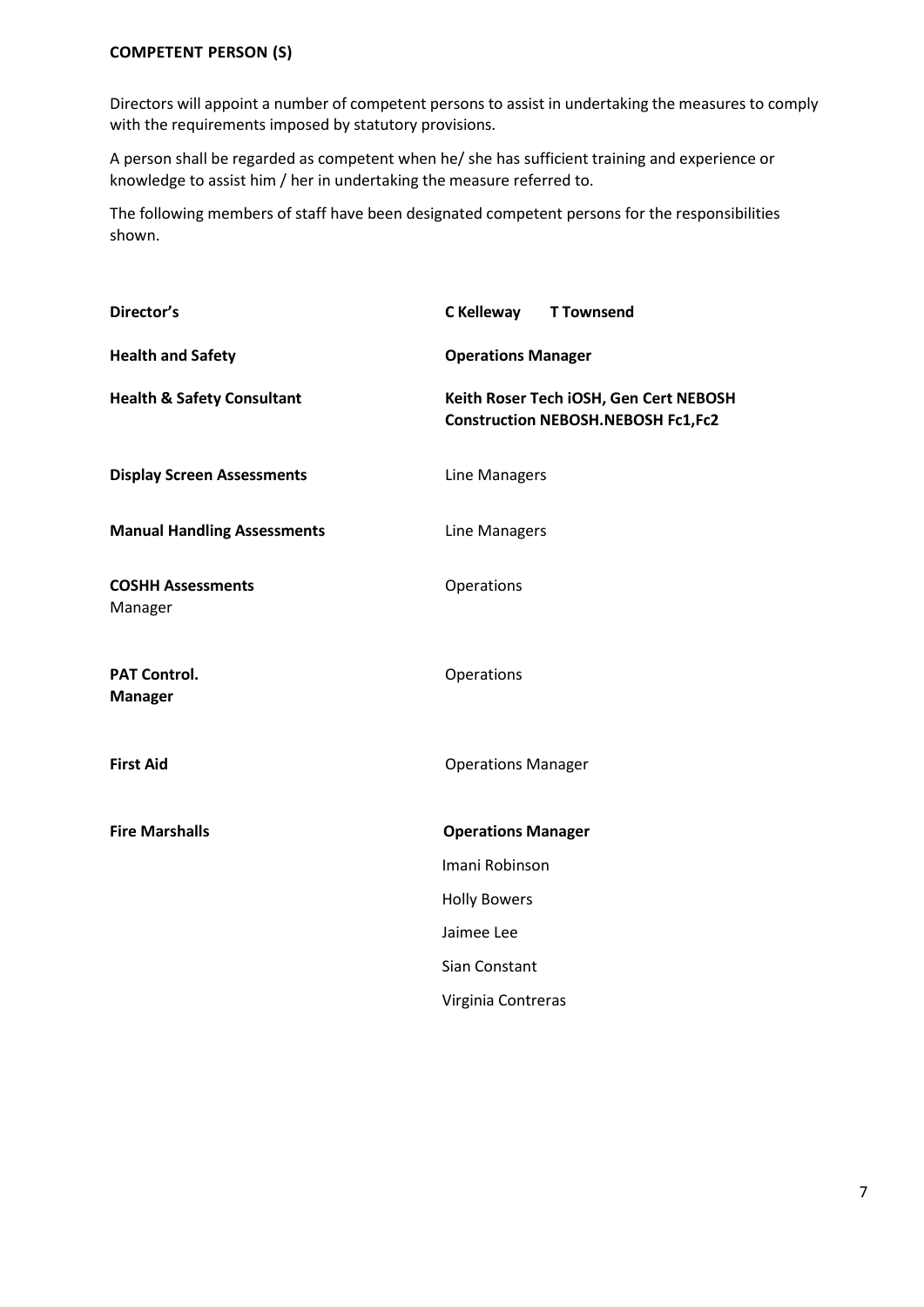The Construction (Design and Management) (CDM) Regulations 2015 cover a very broad range of construction activities such as building, civil engineering, construction work, demolition, site preparation, site clearance, renovation, decoration, installation, maintenance, and dismantling of structures

Under the CDM Regulations, legal duties apply to the following duty holders;

Clients, Designers, Contractors and Workers for all construction projects even for simple, short duration work. Additional duty holders called 'Principal Designer' and 'Principal Contractor' are legally required to be appointed where projects involve or are likely to involve more than one Contractor working on the project at any time. CDM applies to both non-domestic and domestic premises.

For those projects that are likely to take more than 30 days and have more than 20 workers working simultaneously or involve more than 500 person days of construction work, then the projects are notifiable in writing to the Health and Safety Executive, HSE.

Burns Hamilton commits to fully comply with the CDM 2015 regulations for all non-client related projects.

**For all client related projects and activities, please refer to our CDM Policy and Procedures.**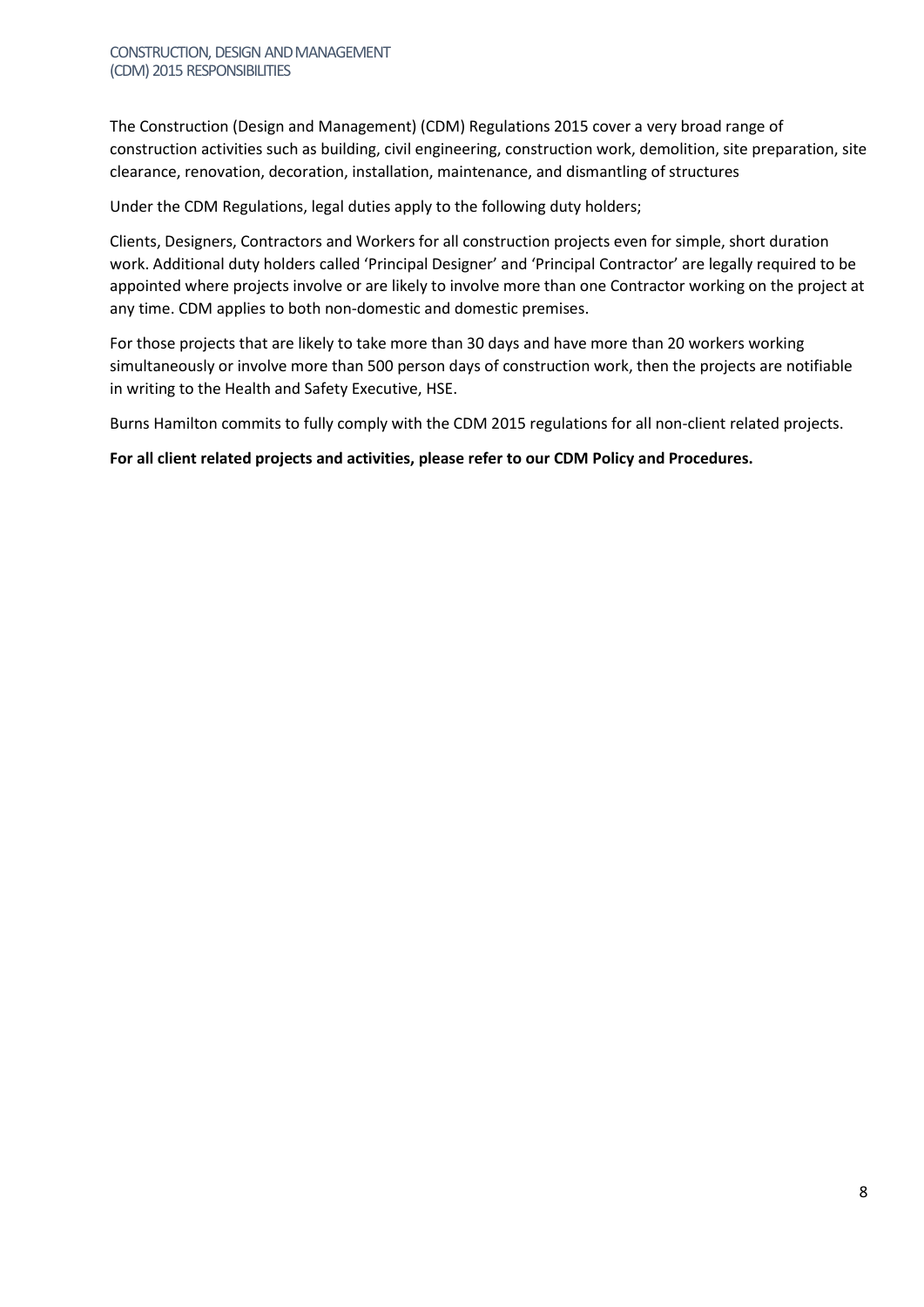#### **GENERAL ARRANGEMENTS**

#### Accidents / First-aid**:**

Employees injured at work are responsible for reporting and entering the details in the accident book provided in the staff kitchen or ensuring that such an accident is reported and recorded on their behalf. They are also to ensure the Directors are informed as soon as possible.

The accident will be recorded by the company and if necessary under the Reporting of injuries, Diseases and Dangerous Occurrences Regulations 2013 will be reported to the H.S.E. Incident Contact Centre (ICC). All reports to RIDDOR can be recorded at:

[http://www.hse.gov.uk/riddor/index.htm.](http://www.hse.gov.uk/riddor/index.htm)

A record of all reports sent to the ICC are to be maintained by the Directors and kept for a minimum of 5years .

#### **Accident Investigation and Reporting**

- ➢ Incident investigation is a vital response to incidents or accidents that cause or could have caused harm or ill health.
- $\triangleright$  All employees are required to report all incidents and accidents to their line manager as soon as possible. Line managers must record all accidents or near misses as soon as is practicable, but within 24 hours.
- ➢ Any RIDDOR incident with a client, visitor or employee on site it should be reported immediately by email or phone whichever is the quickest means to appointed person or Guardian Advisors Ltd on 01258 830125.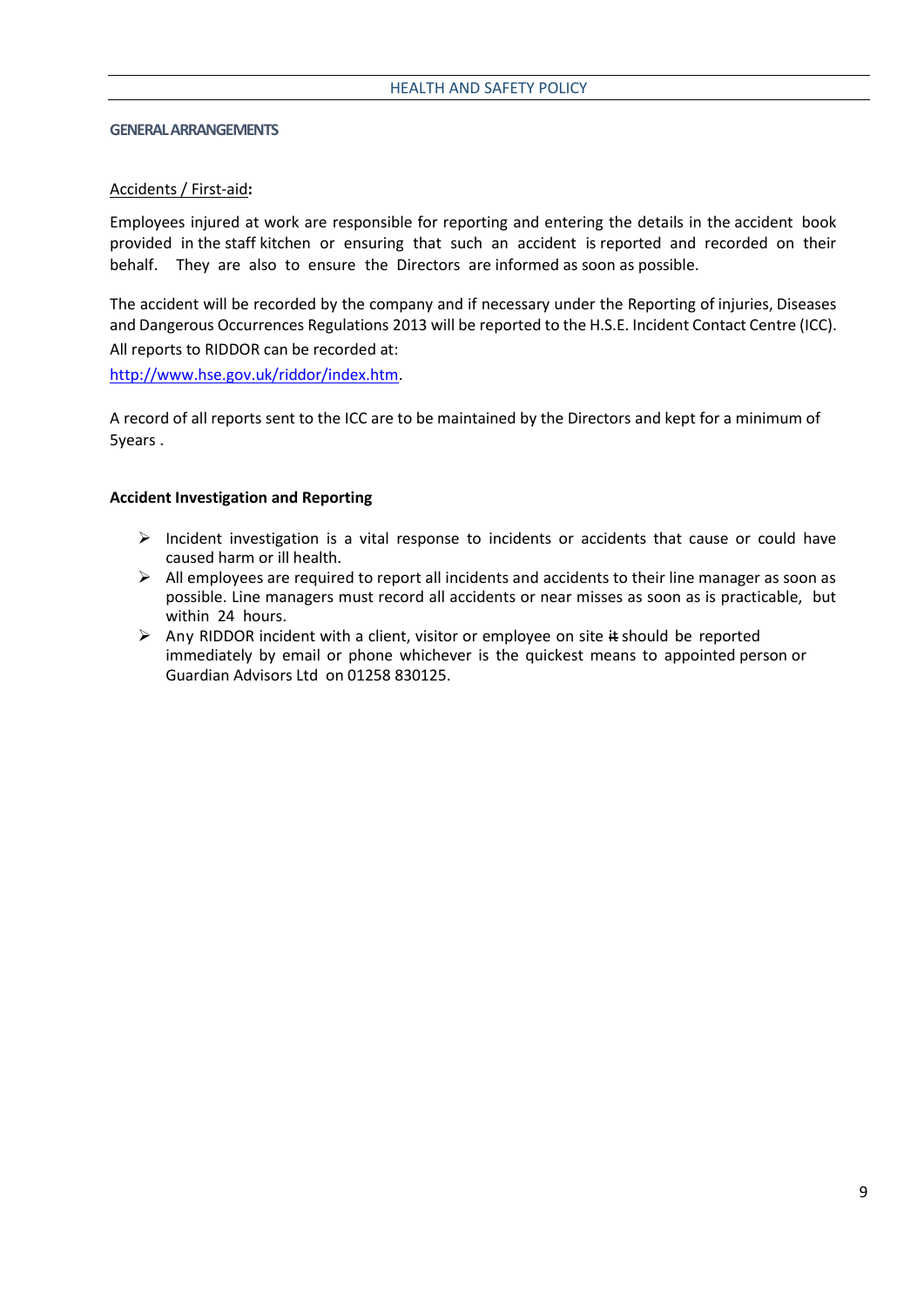# **Fire Safety:**

Shared site emergency / welfare facilities will be arranged. Burns Hamilton / Site management is responsible for fire precautions. Employees and sub-contractors must ensure that they know the site rules appertaining to fire safety, actions to be taken in the event of fire and the location of fire alarms, extinguishers, assembly points and escape routes before commencing work.

## **Health and Safety Advice:**

Employees and sub-contractors requiring health and safety advice should first contact either of the Directors. Where necessary health and safety advice will be sought from a nominated advisor / consultant and / or the local H.S.E. office.

# **Personal Protective Equipment:**

It is the responsibility of all employees and sub-contractors to wear the appropriate personal protective equipment.

Protective gloves will be worn, when appropriate and when handling hazardous substances. Protective goggles and facemasks will be worn in poorly ventilated area or when directed by risk assessments or management.

All PPE is to be inspected regularly (at least once a month) by the user. The equipment is to be kept in a clean and hygienic condition, and stored in such a manner that it will not become contaminated. All PPE that has been assessed as not fit for use should be disposed of and replaced straight away.

## **General Housekeeping:**

Slips, trips and falls are major contributory factors in a considerable amount of accidents in the workplace. A clean and tidy workplace can help to reduce the probability of employees having an accident.

All workplaces are 'so far as is reasonably practical' to be kept clean and tidy, consideration should be given to the following:

- $\triangleright$  Safe and clear access and egress. Maintaining clear walkways.
- $\triangleright$  The safe interface of vehicles and pedestrians.
- $\triangleright$  Storage of work equipment and there return after use.
- $\triangleright$  Suitable storage and stacking of materials.
- $\triangleright$  Adequate cleaning and disposal of waste.
- $\triangleright$  The correct replacement of lids on containers.
- $\triangleright$  Spillages to be cleaned up immediately.

# **Hazards and Risk Assessments:**

To help eliminate / control the hazards at work identified by Burns Hamilton risk assessments are to be carried out. Only persons certified as competent by the management are to conduct risk assessments. The aim of Burns Hamilton is to 'so far as is reasonably practicable' reduce any residual risk to the lowest priority possible. Generic risk assessments will be carried out on inherent tasks. Where required site specific risk assessments will be carried out and the finding bought to the attention of employees / sub-contractors.

Employees identified by the risk assessment as being at significant risk are to be informed of its findings. If requested completed risk assessment forms should be made available to employees at their place of work. Risk assessments will be reviewed whenever a significant change occurs, after an accident or near miss, but as a minimum every two years.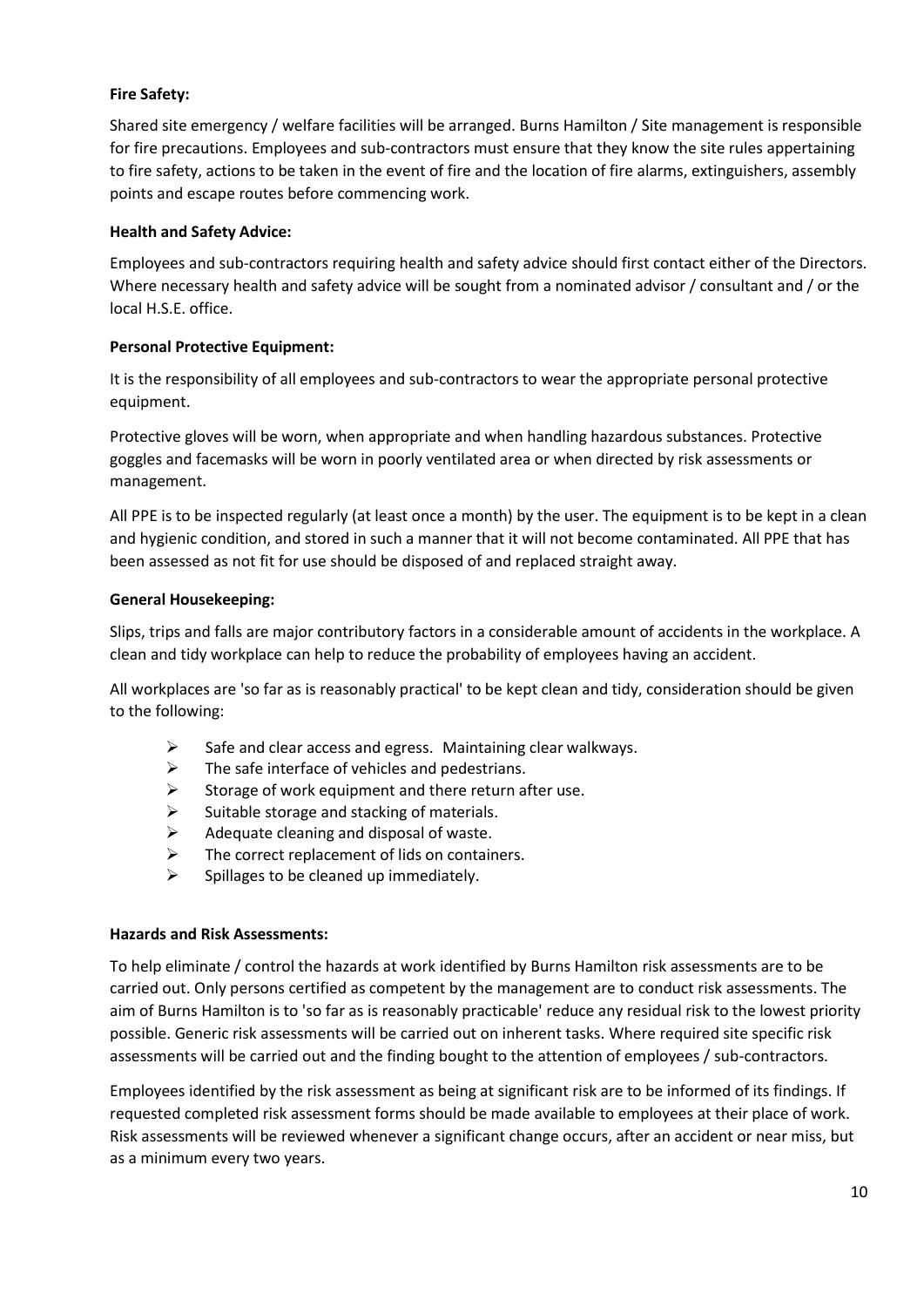#### **Hazardous substances:**

The Control of Substances Hazardous to Health (COSHH) Regulations 2002 (amended) covers the use of and exposure to hazardous substances at work.

The Directors are to ensure that suitable COSHH assessments are carried out on all hazardous substances identified in the workplace. All new hazardous substances are to be introduced safely. An assessment is to be carried out before the new substance is used. The Material Safety Data Sheets (MSDS), Technical Information Sheets and Assessment Forms are to be made readily available to employees expected to work with hazardous substances.

Hazardous substances are to be stored and used as per the manufacturer's instructions. Any containers used to hold or transport hazardous substances are to be suitable and labelled correctly. Warning signs are to be displayed and maintained.

All preventative / protective control measures are to be used and maintained to a high standard.

On no account are substances covered by the COSHH regulations to be kept or stored within office/rest areas. They are only to be held in the designated areas / stores. In case of a minor spillage, the following action is to be taken:

- $\triangleright$  Warn personnel in the immediate area.
- $\triangleright$  If there is a danger from inhalation clear the area and ventilate.
- $\triangleright$  Using the required PPE clean up the spillage thoroughly, as per the MSDS.
- ➢ Report the incident to the Director's.

# **Contractors / visitors:**

The Directors will 'so far as is reasonably practical' ensure that all contractors are competent to carry out their undertakings. This will be achieved during the tendering stage by requiring all contractors to provide proof of competency.

Contractors will be asked for all or some of the following:

- $\checkmark$  Copy of their Health and Safety Policy.
- ✓ Copies of safe systems of work/method statements.
- $\checkmark$  Risk assessments indicating residual hazards.
- ✓ Employee competency certificates/licenses.
- $\checkmark$  Policy for co-operation in shared workplaces.
- ✓ Welfare/Fire/First-aid considerations
- $\checkmark$  All contractor / visitors are to report to the main reception before moving onto the company's work area.

All employees are to be aware of their liability to consider and protect other people (contractors, subcontractors, customers, general public, etc) while conducting their undertaking on behalf of Burns Hamilton. Contractors owe a duty of care not to put Burns Hamilton employees at risk from any hazards they bring onto the site or into the workplace.

# *All employees have a general duty of 'due care', this duty is to be taken seriously.*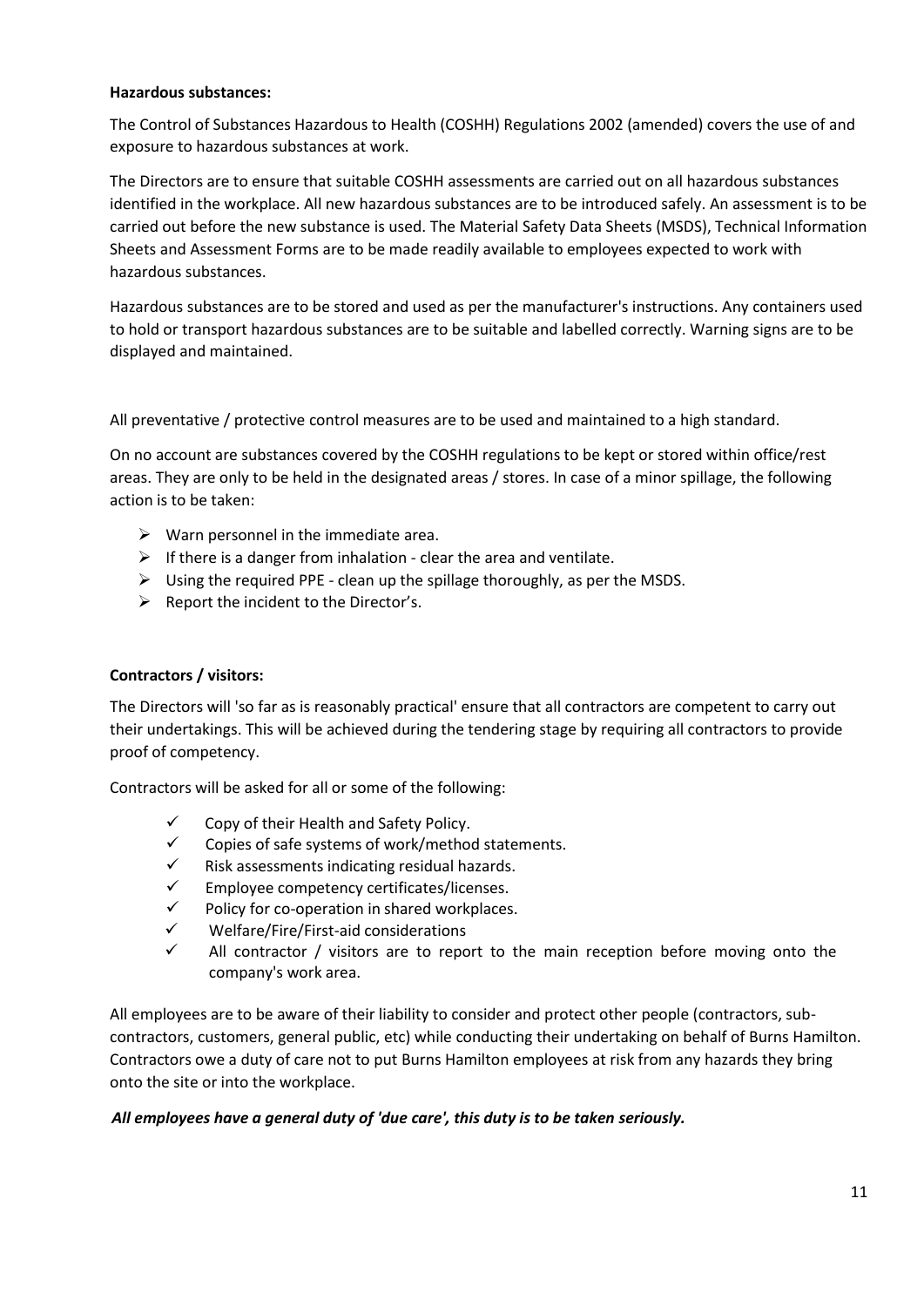# **Electrical Apparatus:**

Only equipment which complies with the requirements of the Electricity at Work Regulations 1989 and the Provision of Work Equipment Regulations (PUWER) 1998 will be permitted to be used on any of this company's sites.

Where any 240 volt appliances are used indoors, this will only be allowed if a British Standard Residual Circuit Breaker (30mA RCD) is used.

All electrical apparatus will be inspected frequently for signs of damage to or interference with wires and cables so that such equipment remains safe.

A register shall be kept of all appliances listing identification of each appliance, full description, details of portable appliance testing (PAT) including date of test, next test date and result of test.

All electrical appliances shall be labelled showing date of test, date of next test and results of the test. All flexible cables and cords will be to the required safety standard.

# **Manual Handling:**

The Manual Handling Operations Regulations 1992 (as amended) requires employers to identify manual handling operations, conduct a suitable assessment and avoid the risk. If this is not 'reasonably practical', reduce the risks of injury to employees, to as low as possible.

Manual handling causes more than a quarter of all reported injuries. It is the aim of Burns Hamilton is to inform and educate its employees to take the necessary precautions so as to not injure themselves whilst carrying out manual handling tasks. When assessing the risks from manual handling operations the following are to be considered:

- $\checkmark$  Task.
- $\checkmark$  Individual's limitations conducting the task.
- $\checkmark$  Load and its size and shape.
- $\checkmark$  Environment in which the task is performed.

Employees must use the mechanical material handling devices provided. Not doing so or taking short cuts will be deemed by the Management as misconduct. Protect your back!

Employees should always adopt safe lifting techniques. Employees are required to assess the task and the consequences of the manual handling before starting. Whenever mechanical material handling devices are not available and the load is too great for one person always seek assistance. Whenever heavy or awkward loads are to be moved manually by more than one employee one person is to control the group and the sequence of the task to be conducted.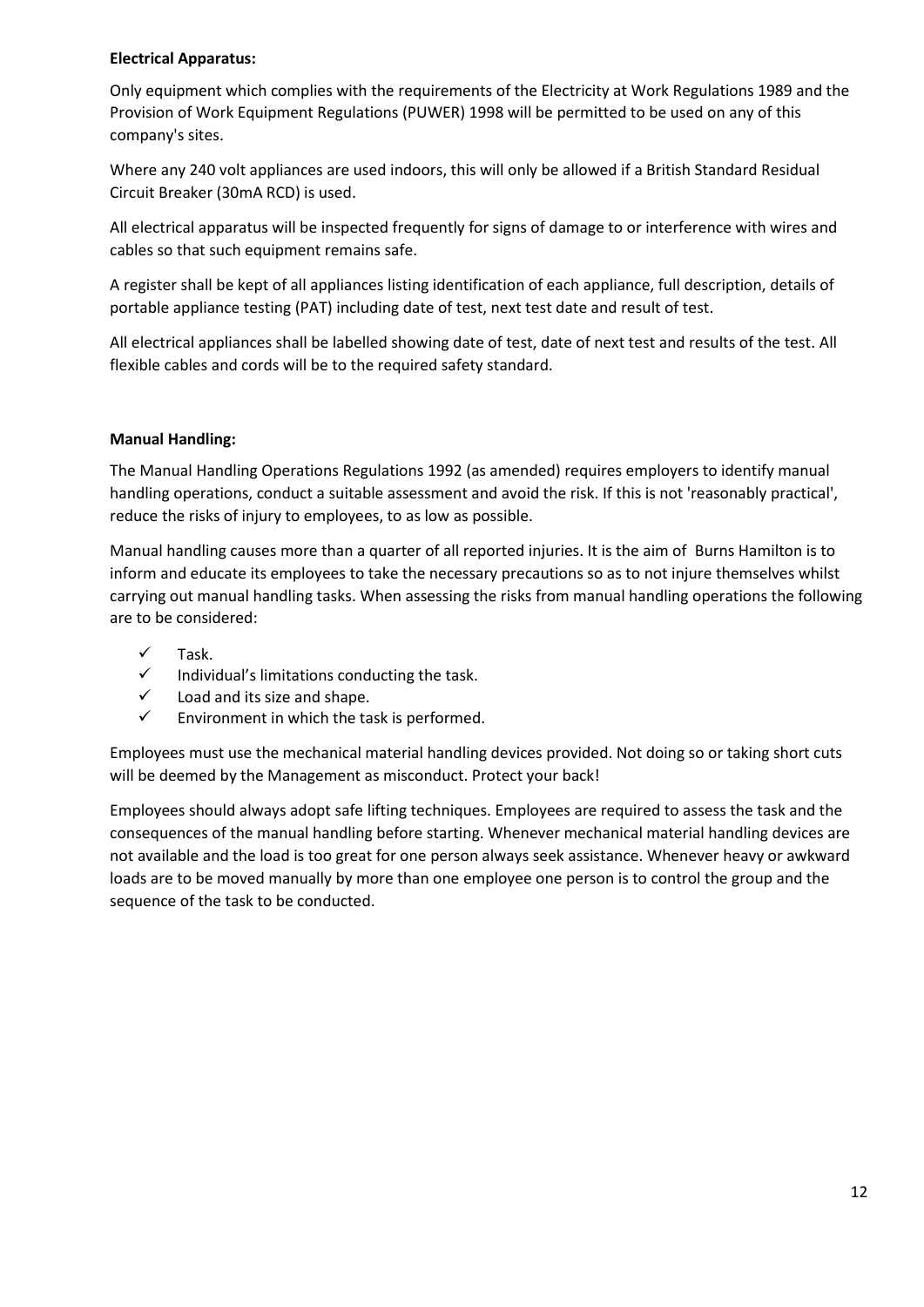#### **Safe Vehicle Operation:**

## **MOBILE PHONE USE WHILST DRIVING**

In the interest of your own safety and the law with effect from December 2003:

- $\triangleright$  you must never use a handheld mobile phone whilst driving
- $\triangleright$  you are advised not to use a hands-free mobile phone whilst driving
- $\triangleright$  if, however, you have hands-free mobile phone equipment in your car, it should be installed according to the manufacturer's instructions and should follow the British Standards Institutions 'Guide to In Vehicle Information Systems' (DD 235:1996)
- $\triangleright$  you are discouraged from contacting colleagues whilst on the road
- $\triangleright$  you should use the message service and take regular breaks from driving
- $\triangleright$  you should not use text messaging whilst driving.

Burns Hamilton will seek to obtain information on an annual basis [April] to ensure that it complies with the requirement to carry out risk assessments associated with employees driving their own vehicles to visit client premises and attend meetings.

Vehicles are only to be operated by competent / licensed employees in a safe manner taking into consideration the environment in which the vehicle is to be used. The majority of accidents associated with vehicle movement are caused when the vehicle is reversing. Drivers are to check behind their vehicle before reversing. Speed limits are to be adhered to at all times.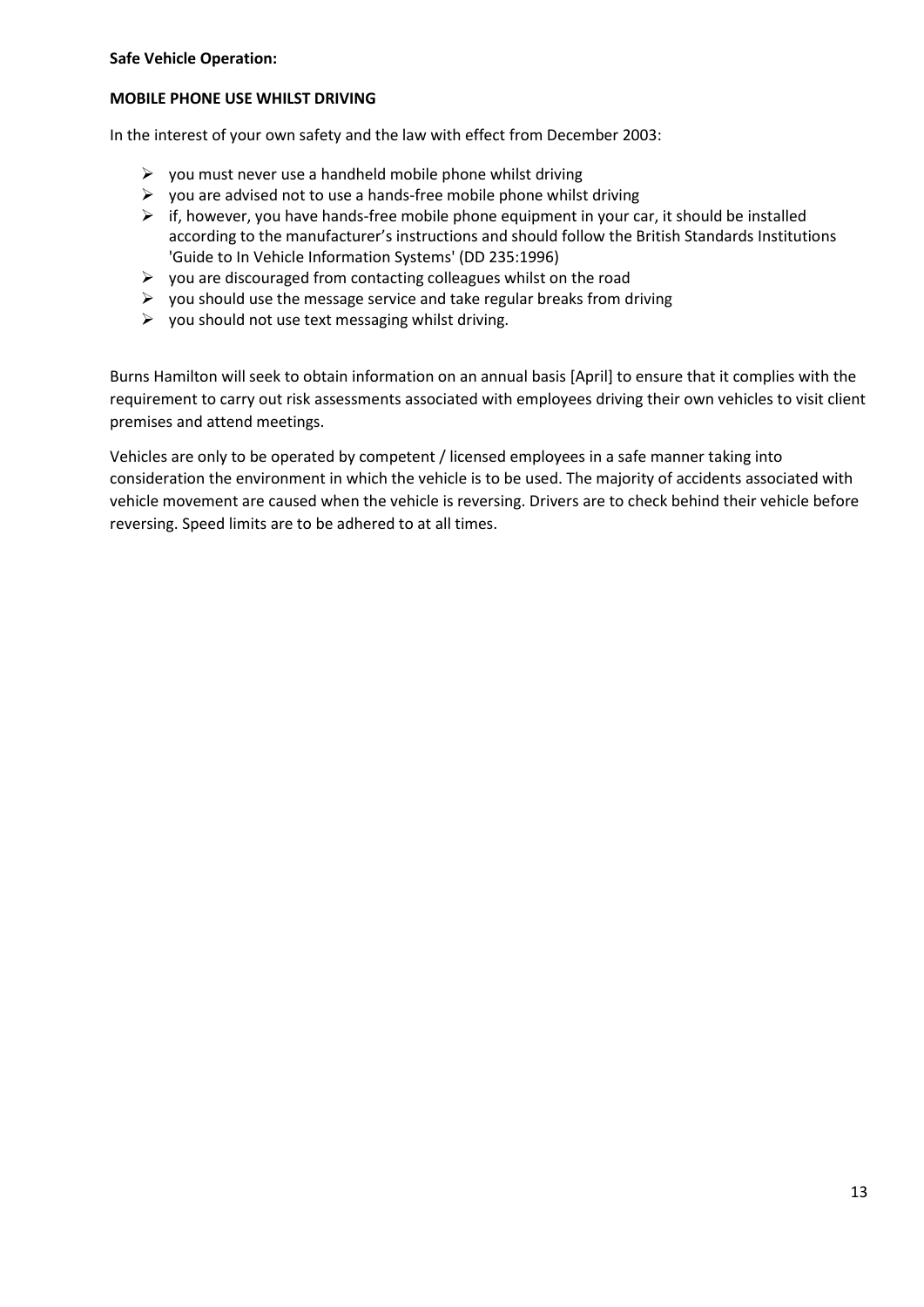## DSE POLICY

Display Screen Equipment (DSE) based work can potentially have serious effects on health. Problems tend to be caused by a combination of badly designed jobs, unsuitable workstations and equipment, the work environment and poor personal posture.

Associated health issues

- $\triangleright$  Musculoskeletal injuries
- $\triangleright$  Work related upper limb disorders (WRULD)
- $\triangleright$  Repetitive Strain Injury (RSI)
- $\triangleright$  Visual fatigue and headaches
- ➢ Stress.

## **Employer's responsibilities**

Burns Hamilton is committed to ensuring that Employees are not subjected to adverse health effects as a result of the use of display screen equipment. For the purpose of this policy, a user is defined as someone who is required to use DSE equipment for a significant part of his/her working day.

Burns Hamilton will:

- $\checkmark$  Identify all DSE users as defined by regulations
- ✓ Undertake workstation risk assessments with the involvement of employees
- $\checkmark$  Reduce the risks associated with DSE use to the lowest reasonably practicable level
- Provide suitable work equipment
- Provide all DSE users with sufficient information, instruction, training and supervision
- Incorporate task changes within the working day in order to prevent intensive periods of on-screen activity. Ensure arrangements for regular breaks
- Arrange and pay for eye and eyesight tests on request by identified DSE 'Users'
- ✓ Contribute towards corrective appliances (glasses), where recognised 'Users' require these solely and specifically for working with DSE.

Burns Hamilton will ensure that, where required all new-starters complete a DSE assessment questionnaire. Where a user raises a matter related to health and safety in the use of display screen equipment, The client will:

- $\triangleright$  Take all necessary steps to investigate the circumstances
- $\triangleright$  Review the DSE risk assessment and implement any additional control measures required
- $\triangleright$  Ensure appropriate corrective measures are taken
- $\triangleright$  Advise the user of the actions taken.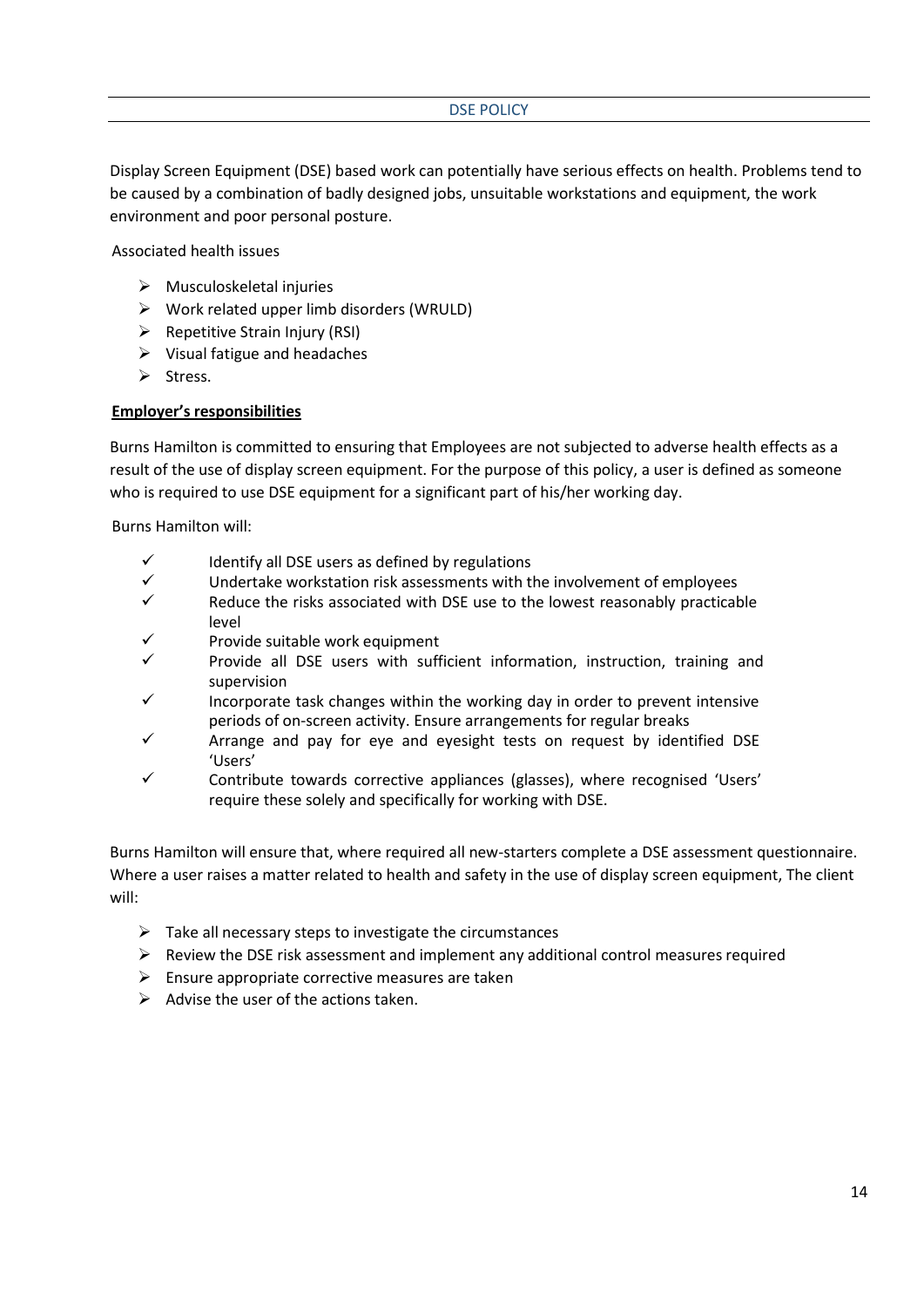# **Employees responsibilities**

Employees will:

- $\triangleright$  Inform their Line Manager in confidence as soon as possible, if a health problem arises through the use of display screen equipment
- $\triangleright$  Work in accordance with any advice or guidance given by the Organisation
- $\triangleright$  Familiarise themselves with the contents of the relevant risk assessments
- $\triangleright$  Request the company to arrange and pay for eye and eyesight tests
- $\triangleright$  where required and if the employee is identified as a user of DSE equipment.

# **MONITORING AND REVIEWS.**

To ensure the standards of Health Safety are maintained at the highest level, it is necessary to carry out a continuous monitoring programme. This will involve the Directors carrying out the following activities:

Office-Safety Inspection. A site-safety inspection is a more detailed review of a specific workplace or task by the Director / Safety Advisor/ Company safety officer. Safety inspections should be carried out approximately every three months in order to:

- a) Identify hazards, unsafe working conditions and inadequate safety precautions.
- b) Draw attention of all personnel to any shortcomings in safety matters and ensure employees take the correct remedial action.
- c) Influence the attitude and heighten the awareness of all employees to safety related matters.

Safety Survey. A Safety Survey is an examination of a specified working area or task and will be carried out by a designated-trained Competent Person / Safety Advisor in order to:

- a) Provide detailed information about inadequately controlled hazards.
- b) Confirm the Safety Instructions are relevant and up to date.
- c) Confirm the effectiveness of any safe systems of work.

# Internal and external audits.

These will be conducted annually and reviewed prior to health and safety meeting.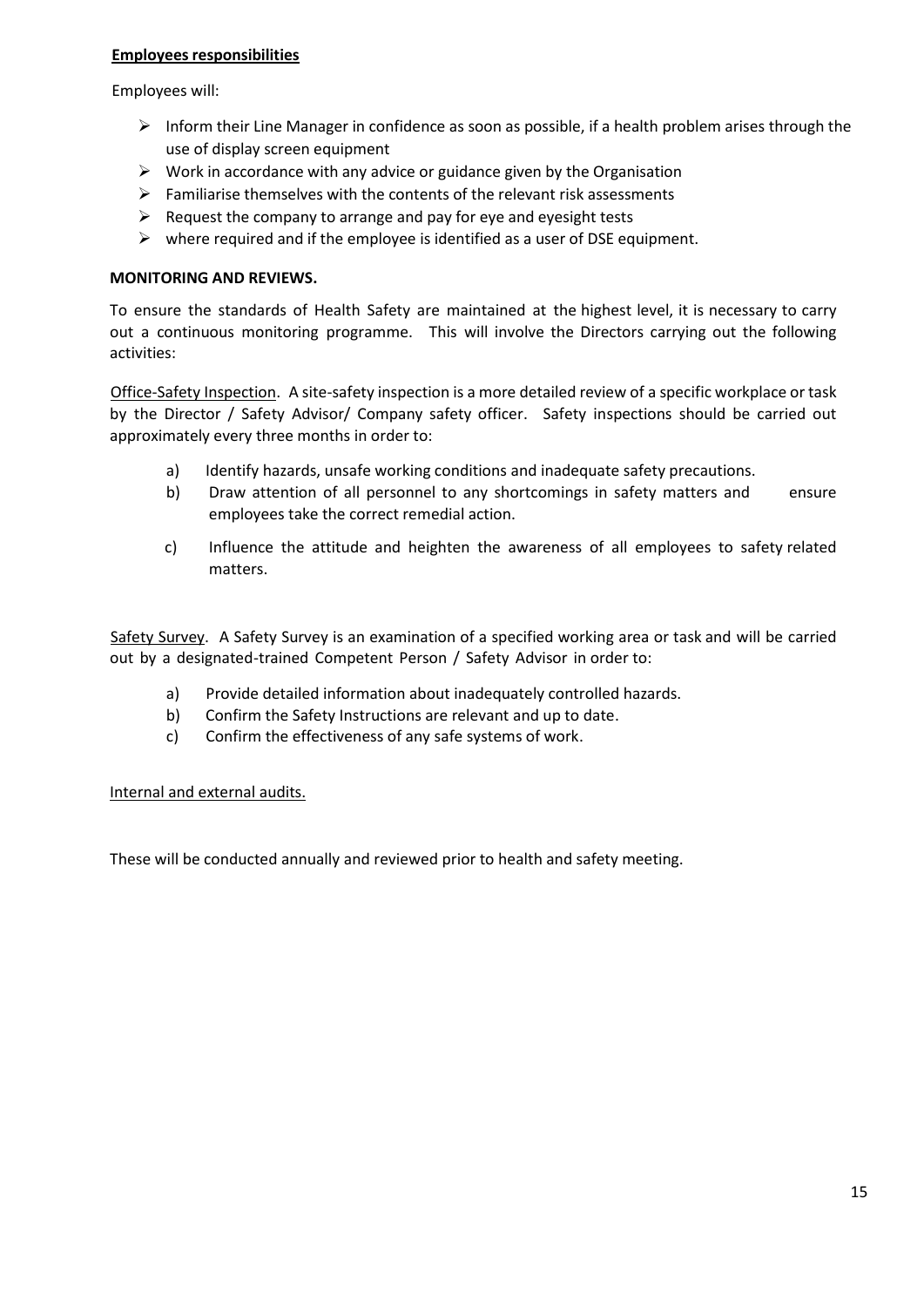The management and staff of Burns Hamilton believe to achieve our goals we must lead not only economically, but environmentally and socially as well. The company understands that it is in a prominent position to affect the environment and our objective is not only to sustain our environment for our descendants but also to where is reasonably practicable avoid the use of hazardous materials and processes.

The company undertakes to take all reasonable steps to prevent damage to either public or ecological health where such materials are in essential use.

We believe that our corporate responsibility goes beyond our proprietary borders and we endeavour to cooperate with our neighbours and our suppliers to develop our business in a sustainable manner. Every effort will be made to conserve resources throughout our operations.

Our purchasing department will seek products and methods of application that are environmentally benign and where possible local to our sites to minimise the environmental affect.

We are committed to integrating environmental management policies and practice into every level and department of the company whilst providing a safe and healthy working environment for staff and others.

Furthermore the company will not only meet existing environmental laws and regulations, but go beyond the status quo and seek techniques and approaches that position us ahead of our competition.

In order to achieve the above Burns Hamilton aims to:

Avoid the unnecessary use of hazardous materials and processes and to take all reasonable action to prevent damage to either public or ecological health where such materials are in essential use.

Minimise waste by reduced consumption and develop effective waste management and recycling procedures.

Use recycled and recyclable materials where appropriate: choosing products and suppliers who minimise negative environmental impacts, thereby promoting sustainable development.

Protect natural habitats and local wildlife and preserve biological diversity.

Increase awareness of environmental responsibilities amongst staff.

Ensure that all staff have the opportunity to follow appropriate training programs.

Continually monitor and audit its environmental policy and practices.

Our policy towards the environment will be readily available and promoted to our business partners and guests. Growth or our company depends on its ability to minimize or eliminate our impacts on our surroundings.